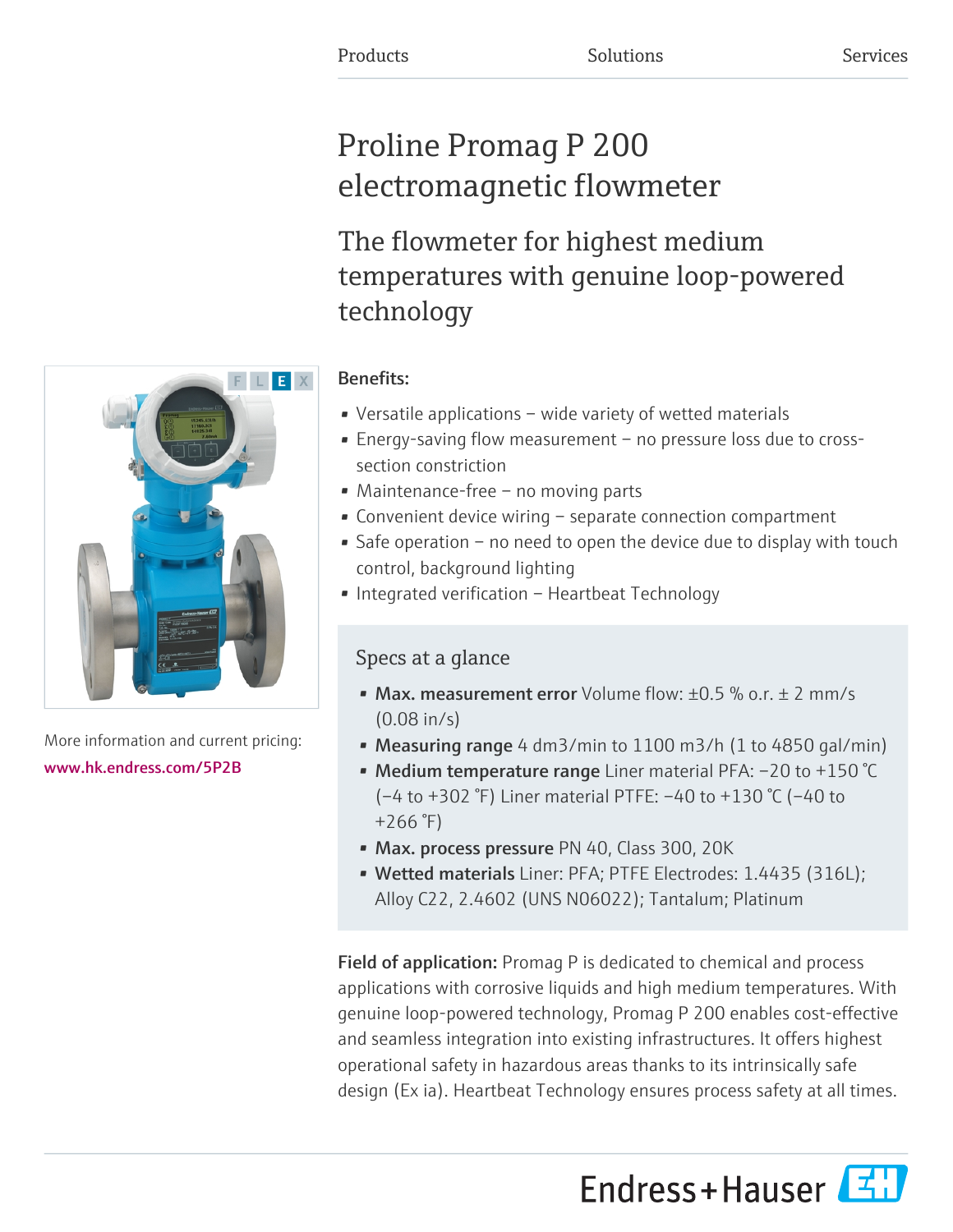# Features and specifications

Liquids Measuring principle

Electromagnetic

#### Product headline

The flowmeter for highest medium temperatures with genuine looppowered technology.

Dedicated to chemical and process applications with corrosive liquids and high medium temperatures.

#### Sensor features

Diverse applications – wide variety of wetted materials. Energy - saving flow measurement – no pressure loss due to cross section constriction. Maintenance - free – no moving parts.

Nominal diameter: max. DN 200 (8"). All common Ex approvals. Liner made of PTFE or PFA.

## Transmitter features

Convenient device wiring – separate connection compartment. Safe operation – no need to open the device due to display with touch control, background lighting. Integrated verification – Heartbeat Technology. Loop-powered technology. Robust dual-compartment housing. Plant safety: worldwide approvals (SIL, Haz. area).

#### Nominal diameter range

DN 15 to 200 (½ to 8")

#### Wetted materials

Liner: PFA; PTFE Electrodes: 1.4435 (316L); Alloy C22, 2.4602 (UNS N06022); Tantalum; Platinum

## Measured variables

Volume flow, mass flow

#### Max. measurement error

Volume flow: ±0.5 % o.r. ± 2 mm/s (0.08 in/s)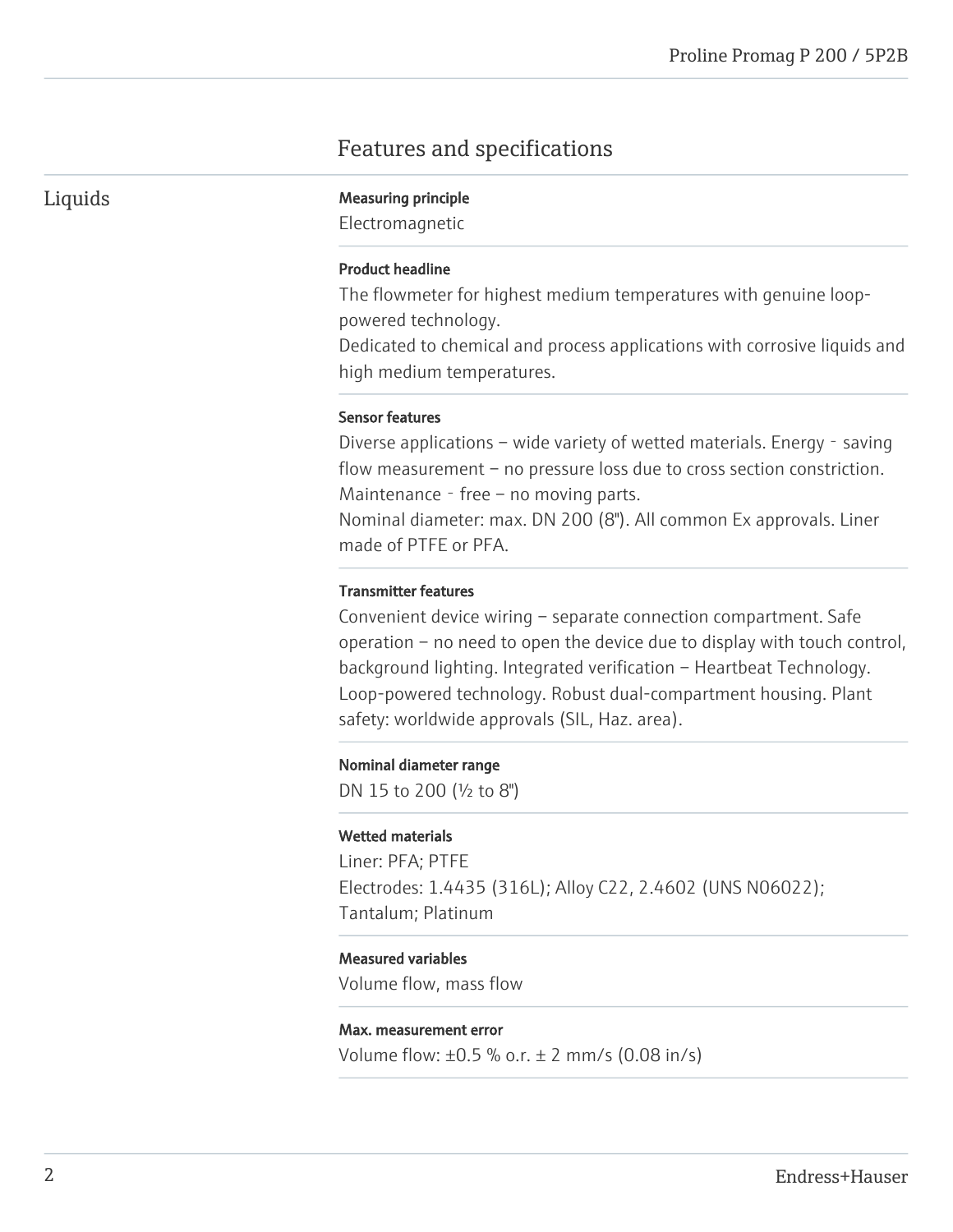# Liquids

## Measuring range

4 dm3/min to 1100 m3/h (1 to 4850 gal/min)

#### Max. process pressure

PN 40, Class 300, 20K

#### Medium temperature range

Liner material PFA:  $-20$  to  $+150$  °C ( $-4$  to  $+302$  °F) Liner material PTFE:  $-40$  to  $+130$  °C ( $-40$  to  $+266$  °F)

#### Ambient temperature range

Flange material carbon steel:  $-10$  to  $+60$  °C ( $+14$  to  $+140$  °F) Flange material stainless steel:  $-40$  to  $+60$  °C ( $-40$  to  $+140$  °F)

Sensor housing material AlSi10Mg, coated

#### Transmitter housing material

AlSi10Mg, coated

#### Degree of protection

IP66/67, type 4X enclosure

## Display/Operation

4‐line backlit display with touch control (operation from outside) Configuration via local display and operating tools possible Remote display available

## **Outputs**

4‐20 mA HART (passive) Pulse/frequency/switch output (passive)

## Inputs

None

## Digital communication

HART, PROFIBUS PA, FOUNDATION Fieldbus